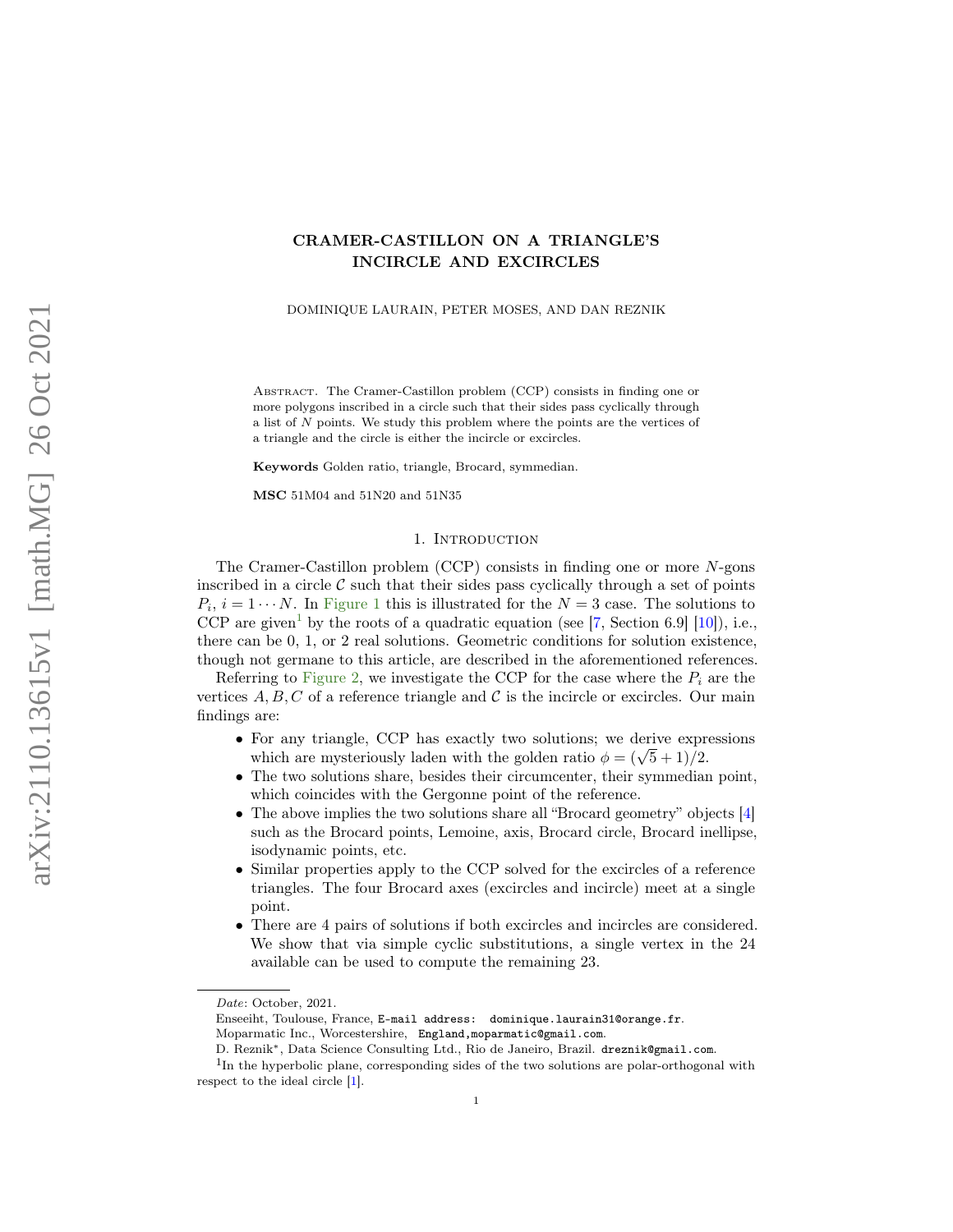<span id="page-1-3"></span><span id="page-1-0"></span>

FIGURE 1. Given a circle C (black) and three points in the plane  $P_1, P_2, P_3$ , the Cramer-Castillon problem (CCP) consists in the finding one or more triangles inscribed in C whose sides, in order, pbass through each of the  $P_i$ . In the left (resp. right) picture, two  $P_1, P_2$  lie outside and  $P_3$  lies outside (resp. all lie outside)  $C$ .

• Since the CCP is projectively invariant, our results can generalize to solving CCP on a triangle's arbitrary inconic: we show that in such a case there are also two solutions whose 6 sides circumscribe a common conic.

Article organization. The Cramer-Castillon Problem (CCP) on the incircle is covered in [Section 2.](#page-1-1) Its shared Brocard objects are examined in [Section 3.](#page-2-1) The CCP on the excircles are analyzed in [Section 4.](#page-4-0) In [Appendix A](#page-7-4) we provide a list of correspondences between triangle centers in the incircle CCP solutions and the reference triangle.

Notation. we will use barycentric coordinates [\[11\]](#page-7-5) and refer to triangle centers using Kimberling's notation  $X_k$  [\[5\]](#page-7-6).

# 2. Cramer-Castillon on the Incircle

<span id="page-1-1"></span>Referring to [Figure 2,](#page-2-0) consider a triangle  $T = ABC$  with the sidelengths  $a, b, c$ and  $s = (a + b + c)/2$  its semiperimeter. Below we use  $\phi$  to denote the golden ratio, and  $s = (a + b + b)$ <br>  $\phi = (1 + \sqrt{5})/2$ .

<span id="page-1-2"></span>**Proposition 1.** The CCP on a triangle  $T$  and its incircle  $C$  admits exactly two solutions  $T_1$  and  $T_2$ , whose barycentric vertex matrices with respect to  $T$  are given by:

$$
T_1 = \begin{bmatrix} \phi^2/u & 1/v & (\phi - 1)^2/w \\ (\phi - 2)^2/u & 1/v & (\phi - 1)^2/w \\ (\phi - 2)^2/u & (2\phi - 3)^2/v & (\phi - 1)^2/w \end{bmatrix}
$$

$$
T_2 = \begin{bmatrix} 1/u & \phi^2/v & (\phi + 1)^2/w \\ (2\phi + 1)^2/u & \phi^2/v & (\phi + 1)^2/w \\ (2\phi + 1)^2/u & (3\phi + 2)^2/v & (\phi + 1)^2/w \end{bmatrix}
$$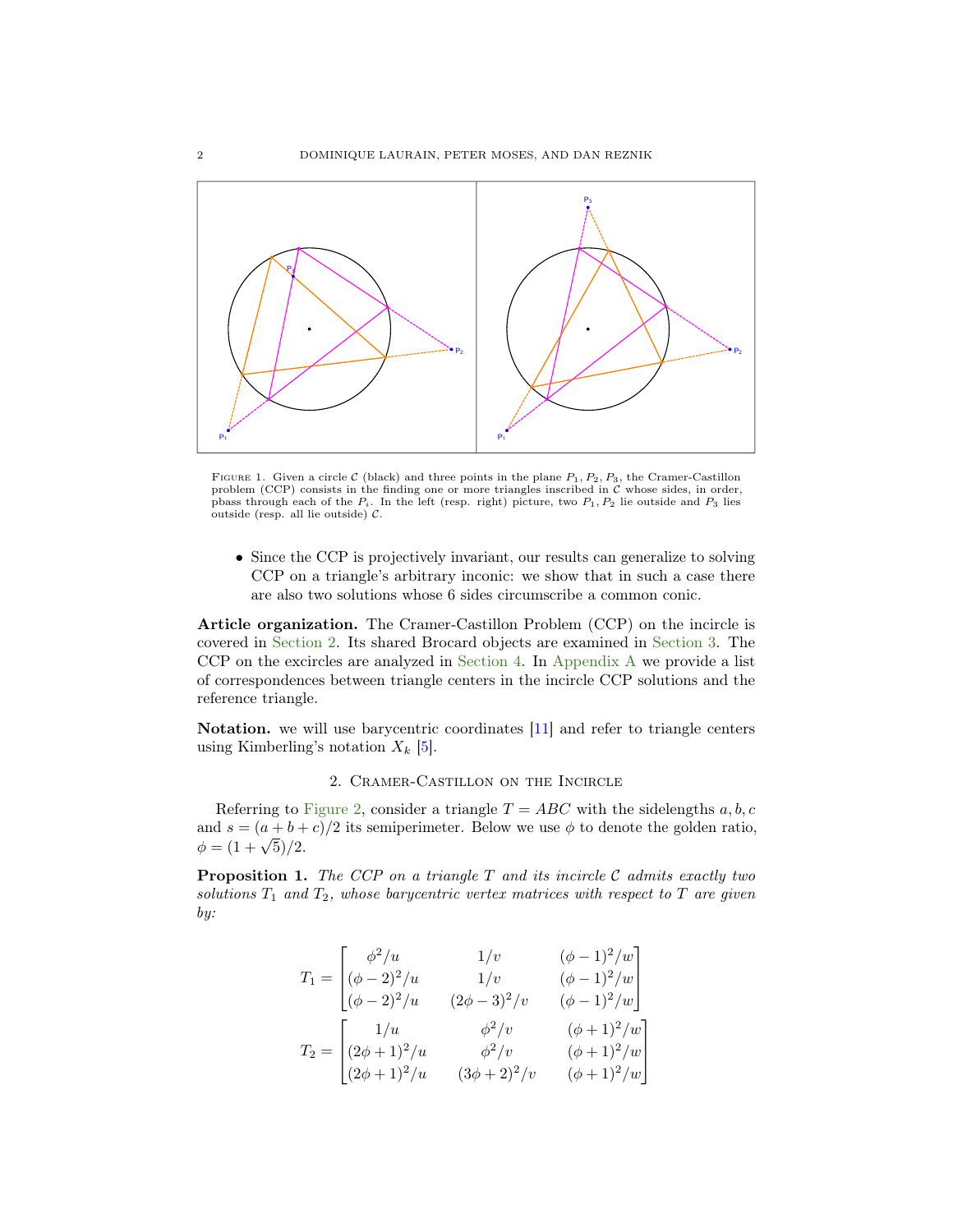<span id="page-2-3"></span><span id="page-2-0"></span>

FIGURE 2. The two solutions of CCP (orange, magenta) on the incircle C of a triangle  $T = ABC$ . Since both solutions are inscribed in  $\mathcal{C}$ , they share their circumcenter  $X'_3$  which coincides with the incircle  $X_1$  of the reference. In the text we show these also share their symmedian  $X_6$  which coincides with the Gergonne  $X_7$  of the reference.

where  $u = (s - a), v = (s - b), w = (s - c).$ 

*Proof.* We define three paths  $(A_1, A_2, A_3, A_4)$ ,  $(B_1, B_2, B_3, B_4)$  and  $(C_1, C_2, C_3, C_4)$ after the Cramer-Castillon requirement:  $A_iA_{i+1}$  (or  $B_iB_{i+1}$  or  $C_iC_{i+1}$ ) is a circle chord.

The points  $B_1$ ,  $C_1$  are intouch points of C with AC and AB while  $A_1$  is the reflection of an intouch point with  $BC$  with respect to  $X_1$ .

The three paths are non-closing:  $A_4$ ,  $B_4$  and  $C_4$  are respectively different from  $A_1, B_1$  and  $C_1$ .

Intersect the two pairs of segments  $(A_1B_4, A_4B_1)$  and  $(A_1C_4, A_4C_1)$  to get points  $H_1$  and  $H_2$  on their perspectrix.

Intersecting the homography line with  $\mathcal C$  gives  $M_1$  and  $M_4$ , two vertices of the solution triangles  $M_1M_2M_3$  and  $M_4M_5M_6$ .

<span id="page-2-2"></span>**Proposition 2.** The two solutions  $T_1$  and  $T_2$  have a common symmedian point  $X'_6$ which coincides with the Gergonne point  $X_7$  of T.

*Proof.* Using a CAS, we obtain  $[1/(s-a): 1/(s-b): 1/(s-c)]$  as barycentrics for the symmedian point of  $T_1, T_2$  with respect to T, which are precisely those of the Gergonne  $X_7$  of  $T$  [\[5\]](#page-7-6).

# 3. Shared Brocard objects

<span id="page-2-1"></span>Recall (i) the Brocard circle of a triangle has segment  $X_3X_6$  as diameter [\[11,](#page-7-5) Brocard Circle], and (ii) the Brocard axis is the line that passes through said diameter. [\[3\]](#page-7-7).

Since by definition  $T_1, T_2$  share their circumcenter  $X_3$ , and per [Proposition 2](#page-2-2) their symmedian as well:

Corollary 1.  $T_1$  and  $T_2$  share their Brocard axis and Brocard circles.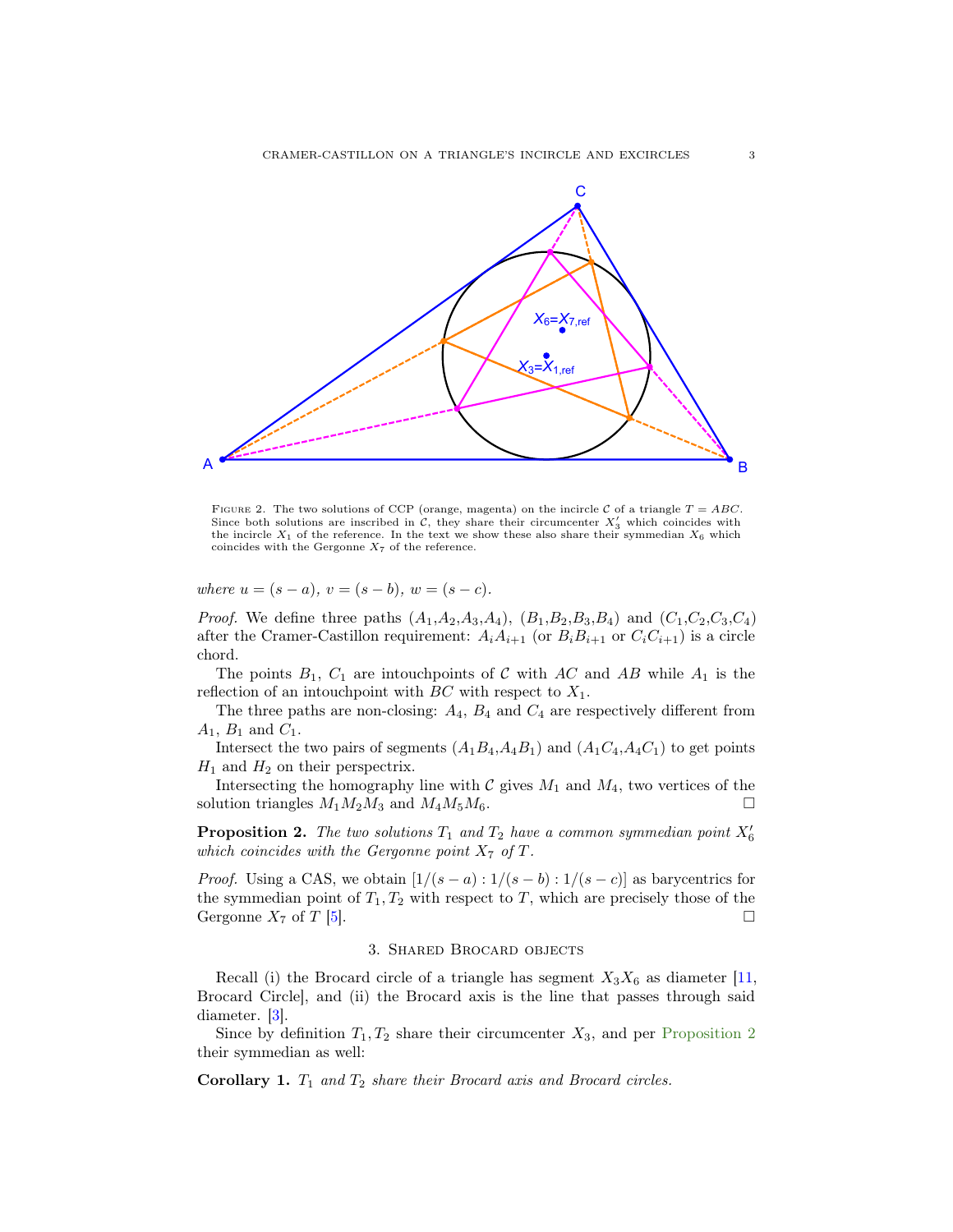<span id="page-3-1"></span>Let  $\delta = |X_6 - X_3|$ . Recall the Brocard angle  $\omega$  to a triangle is given by [\[2,](#page-7-8) Prop. 3, p. 209]:

$$
\tan \omega = \frac{\sqrt{3}}{3} \sqrt{1 - \left(\frac{\delta}{R}\right)^2}
$$

Corollary 2.  $T_1$  and  $T_2$  have the same Brocard angle  $\omega$ .

Referring to [Figure 3,](#page-4-1) recall the two Brocard points of a triangle lie on the Brocard circle and the line joining them is perpendicular to the Brocard axis  $X_3X_6$ . In [\[9\]](#page-7-9) the following formula is given for the distance between the two Brocard points  $\Omega_1, \Omega_2$  which only depends on the circumradius R and the Brocard angle  $\omega$ :

$$
|\Omega_1 - \Omega_2|^2 = 4c^2 = 4R^2 \sin^2 \omega (1 - 4\sin^2 \omega)
$$

Corollary 3.  $T_1$  and  $T_2$  share their Brocard points  $\Omega_1$  and  $\Omega_2$ .

**Proposition 3.** The shared Brocard points  $\Omega_1$  and  $\Omega_2$  of  $T_1$  and  $T_2$  are triangle centers of T given by the following barycentric coordinates:

$$
\Omega_1 = [\alpha/u : \beta/v : \gamma/w], \quad \Omega_2 = [\gamma/u : \alpha/v : \beta/w]
$$

where:

$$
\alpha = (a - b)^2 - (a + b)c
$$

$$
\beta = (b - c)^2 - (b + c)a
$$

$$
\gamma = (c - a)^2 - (c + a)b
$$

and u, v, w are as in [Proposition 1.](#page-1-2)

Let  $a, b$  be the semi-axes of the Brocard inellipse of a triangle (whose foci are the Brocard points). The following relation was derived in [\[8,](#page-7-10) Lemma 2]:

$$
[a, b] = R \left[ \sin \omega, 2 \sin^2 \omega \right]
$$

<span id="page-3-0"></span>Corollary 4.  $T_1, T_2$  share their Brocard inellipses.

Recall the two isodynamic points  $X_{15}$  and  $X_{16}$  are the limiting points of the Schoute pencil [\[3\]](#page-7-7), defined by the circumcircle and the Brocard circle (and orthogonal to the Apollonius circles), whose radical axis is the Lemoine axis.

**Corollary 5.**  $T_1$  and  $T_2$  share their isodynamic points  $X_{15}$  and  $X_{16}$  and Lemoine axis.

The intersection of the Lemoine axis with the Brocard axis is  $X_{187}$  on [\[5\]](#page-7-6).

Corollary 6.  $T_1$  and  $T_2$  share their  $X_{187}$ .

Generalizing the CCP to any inconic. Referring to [Figure 2\(](#page-2-0)top), let  $\mathcal I$  be some inconic of a triangle  $T = ABC$ .

**Proposition 4.** The CCP of  $A, B, C$  on  $\mathcal I$  has two solutions which circumscribe a single inconic B.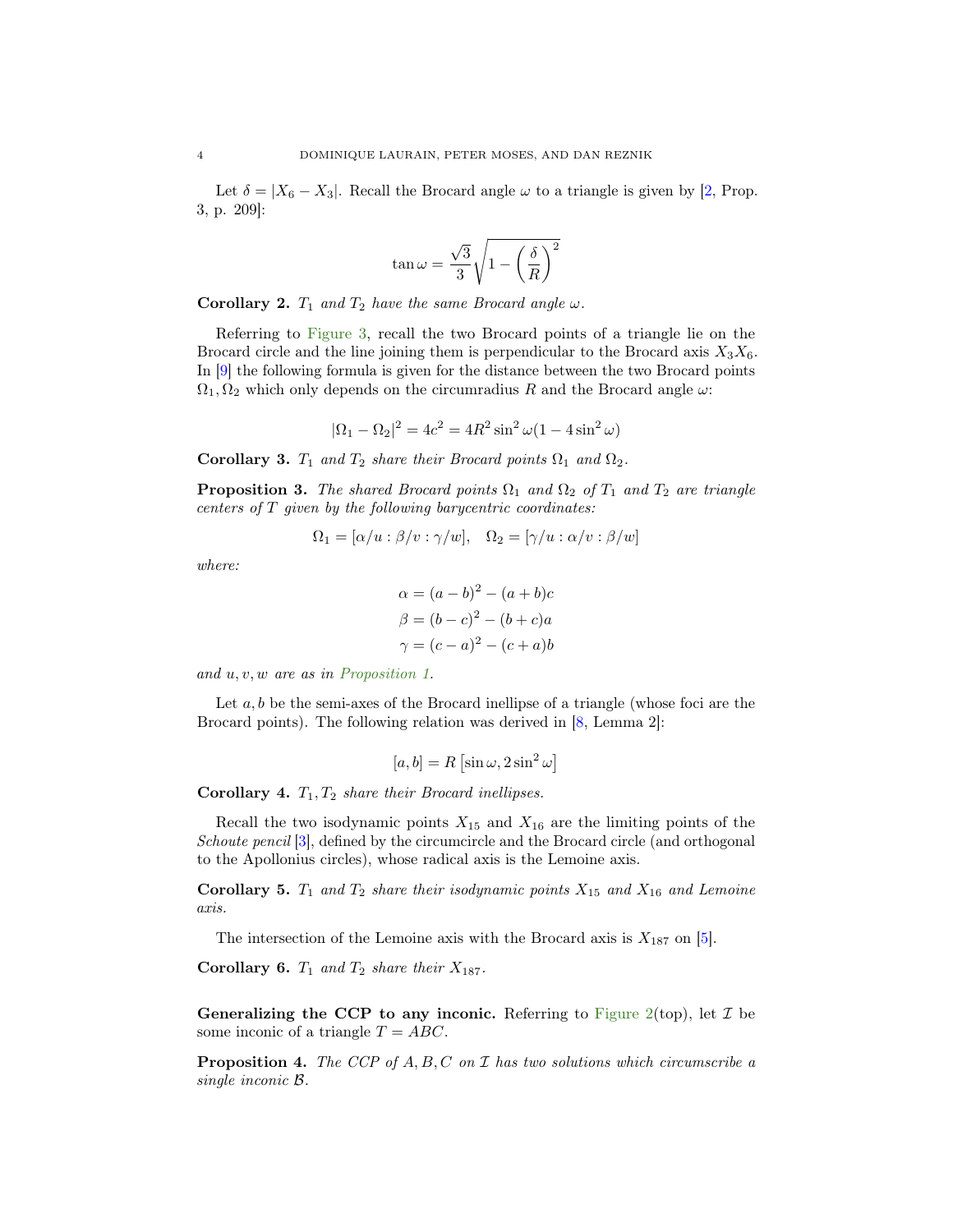<span id="page-4-1"></span>

Figure 3. The two solutions (orange, green) of CCP on a triangle's incircle (black) share all Brocard geometry objects, to be sure: their Brocard points  $\Omega_1, \Omega_2$ , Brocard circle and axis (dashed purple), Brocard inellipse (light blue) whose foci are the Brocard points, the two isodynamic points X15, and X<sup>16</sup> (not shown) and the Lemoine axis (solid purple).

Proof. The CCP is projectively-invariant since only incidences are involved. Let T' be the image of T under a projectivity  $\Pi$  that sends  $\mathcal I$  to a circle  $\mathcal C'$ , see [Figure 4\(](#page-5-0)bottom). Clearly,  $\mathcal{C}'$  is the incircle or an excircle of  $T'$ . Per [Proposition 1](#page-1-2) and [Corollary 4,](#page-3-0) the CCP on  $(T', \mathcal{C}')$  has two solutions with a common Brocard inellipse  $\mathcal{B}'$ . Thus  $\mathcal{B}$  is the latter's pre-image under  $\Pi$ , with all tangencies preserved.  $\Box$ 

# 4. Cramer-Castillon on the Excircles

<span id="page-4-0"></span>In this section we extend the CCP to the excircles of a given triangle  $T$ . Referring to [Figure 5:](#page-6-0)

**Proposition 5.** The first and second solutions  $T_{1,exc}$  and  $T_{2,exc}$  of the CCP on the A-excircle are given by the following barycentric vertex matrices:

$$
T_{1,exc} = \begin{bmatrix} (c-s)(s-b)(\phi-1)^2 & s(s-b) & (s-c)s(\phi-2)^2 \\ (c-s)(s-b)(\phi-2)^2 & s(s-b)(\phi-1)^2 & s(s-c) \\ (b-s)(s-c) & s(s-b)(\phi-2)^2 & (s-c)s(\phi-1)^2 \end{bmatrix}
$$

$$
T_{2,exc} = \begin{bmatrix} (b-s)(s-c)(\phi-1)^2 & (s-b)s(\phi-2)^2 & s(s-c) \\ (c-s)(s-b) & (s-b)s(\phi-1)^2 & s(s-c)(\phi-2)^2 \\ (b-s)(s-c)(\phi-2)^2 & s(s-b) & s(s-c)(\phi-1)^2 \end{bmatrix}
$$

**Proposition 6.** The symmedian  $X_6$  of the A-excircle is the A-exversion of the reference's Gergonne  $X_7$ , i.e., its barycentrics are given by:

$$
[(b-s)(c-s), (b-s)s, (c-s)s]
$$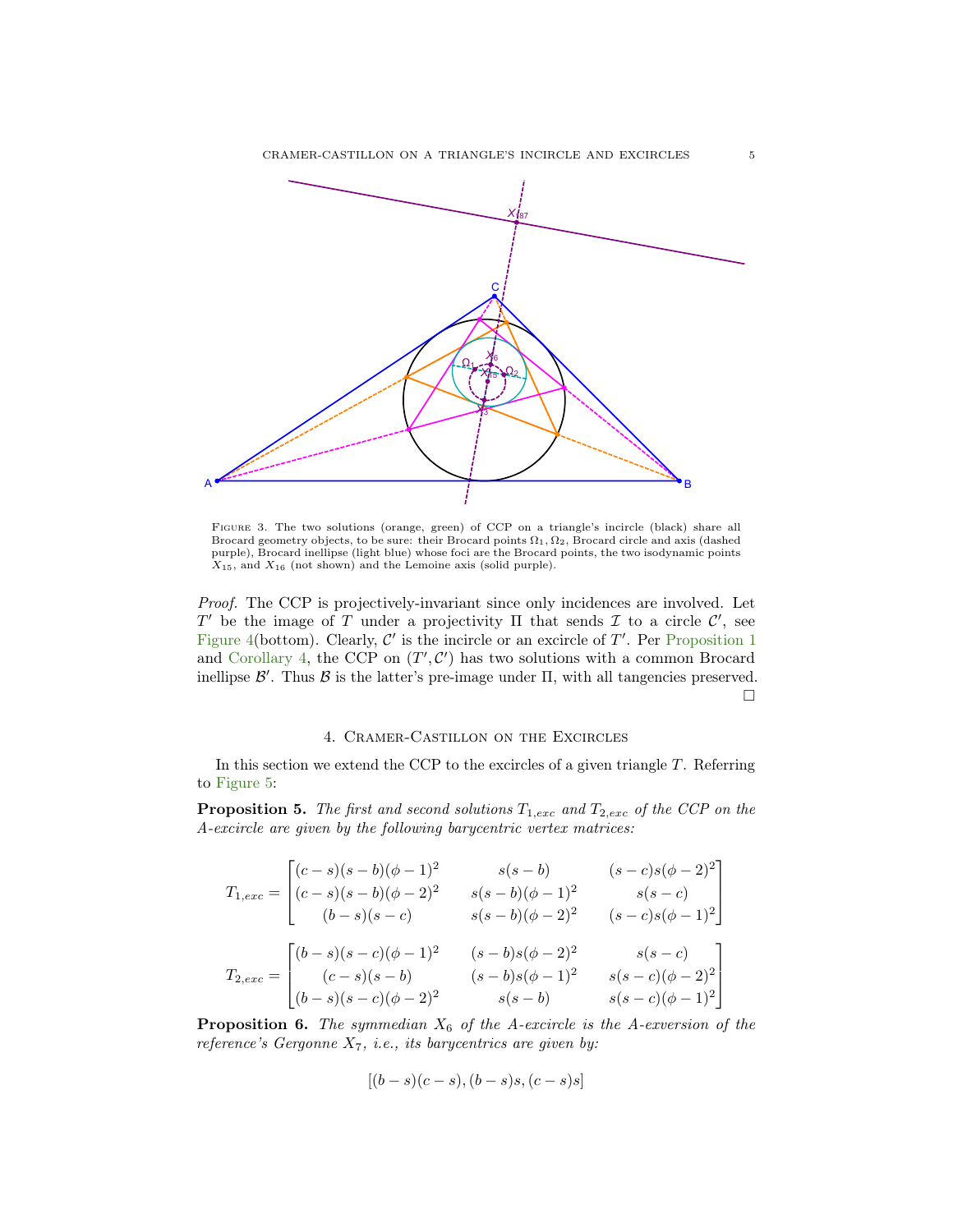<span id="page-5-1"></span><span id="page-5-0"></span>

FIGURE 4. Since the CCP is projectively invariant, its solution on a  $T = ABC$  (top) with respect to a generic inconic  $\mathcal I$  (black) are the pre-image of the CCP on the image  $T' = A'B'C'$  of T (bottom) such that  $\mathcal I$  is sent to a circle.

Corollary 7. All excircles share all their Brocard objects.

Proposition 7. The Brocard axis of the incircle-CCP as well as the 3 Brocard axes of the excircle-CCP solutions concur on the de Longchamps point  $X_{20}$  of the reference.

Proof. The shared Brocard axis of the incircle-CCP solutions contains, by definition,  $X_3$  and  $X_6$  of either solution triangle. We saw above these correspond to  $X_1$  and  $X_7$  of the reference, i.e., it is the Soddy line of the reference  $[6]$ , which is known to pass through  $X_{20}$ . The Brocard axis shared by the A-excircle solutions are the A-exversion  $(a \rightarrow -a)$  of the incircle Brocard axis, and similarly for the B- and C-excircles. It can be shown these 4 lines meet at  $X_{20}$ .

Twenty-three from one. There are a total of 4 pairs of triangles which are solutions to the CCP on both incircle and excircle, i.e., there are eight triangles and a total of 24 vertices.

Proposition 8. Twenty-three of said vertices can be directly derived from a single vertex of a solution triangle of the CCP in the incircle.

*Proof.* The A-vertex is of the first solution  $T_1$  on the incircle is given by:

 $[(c-s)(s-b)(\phi-1)^2, (c-s)(s-a), (b-s)(s-a)(\phi-2)^2]$ 

Perform a bicentric substitution, i.e.,  $b \to c$  and  $c \to b$ , and swap postions 2 and 3 to arrive at:

.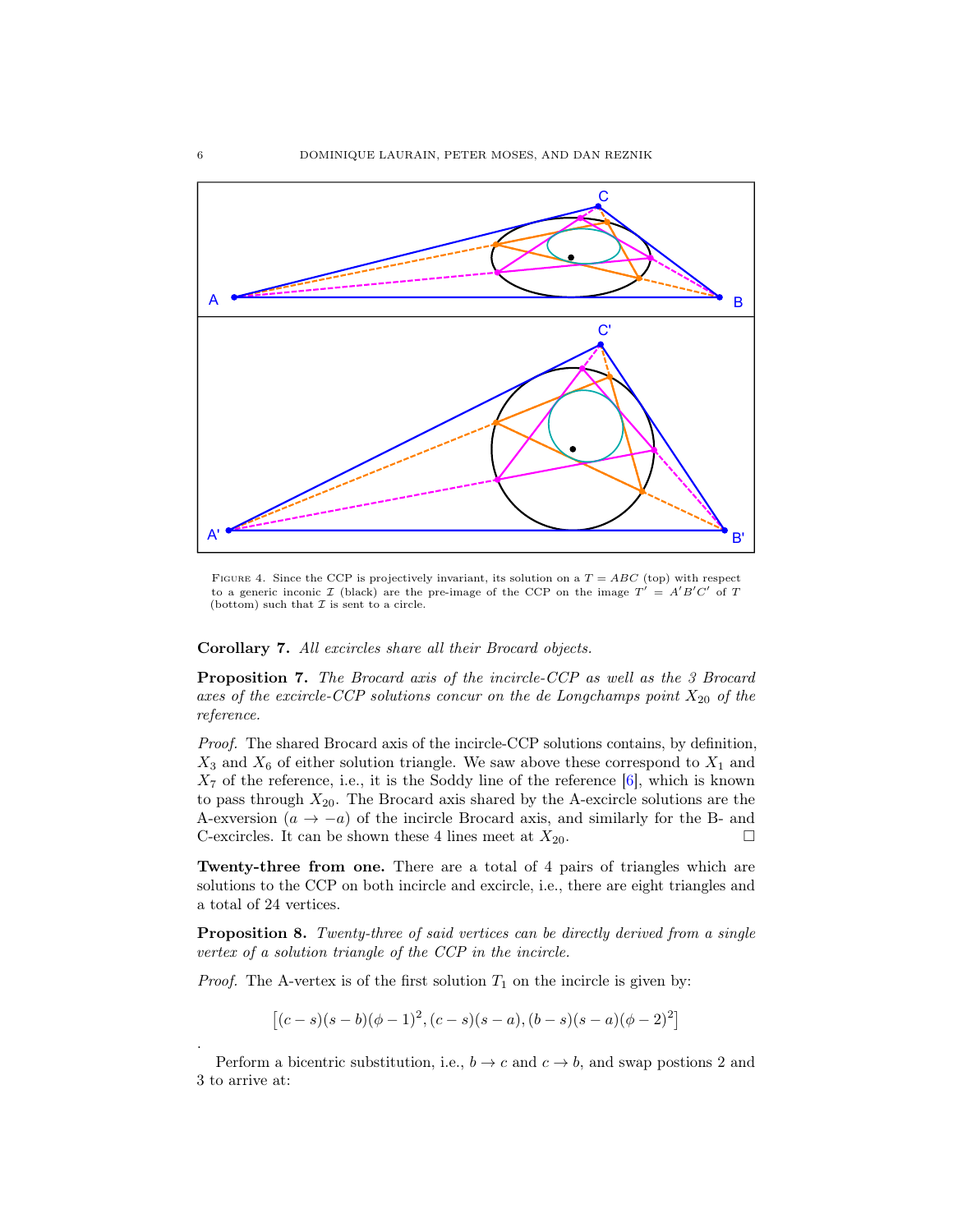<span id="page-6-0"></span>

Figure 5. The CCP applied both to the incircle and the excircles (green). In each of the four circles the symmedian (and all Brocard objects) are shared. The four Brocard axes concur on the de Longchamps point  $X_{20}$  of the reference triangle.

$$
[(b-s)(s-c)(\phi-1)^2, (c-s)(s-a)(\phi-2)^2, (b-s)(s-a)]
$$

i.e., the A-vertex of  $T_2$ . The other vertices can be computed cyclically. Now, derive the A-excircle solution from the incircle one by performing an "A-exversion", i.e., changing every  $a \to -a$ , obtaining the  $T_1$  A-vertex of the A-excircle:

$$
[(c-s)(s-b)(\phi-1)^2, (s-b)s, (s-c)s(\phi-2)^2]
$$

For the B-vertex of the A-excircle, we first perform a cyclic substitution, then the exversion  $a \rightarrow -a$ , obtaining:

$$
[(c-s)(s-b)(\phi-1)^2, (c-s)(s-a), (b-s)(s-a)(\phi-2)^2]
$$

which leads to:

$$
[(c-s)(s-b)(\phi-2)^2, (a-s)(s-c)(\phi-1)^2, (a-s)(s-b)]
$$

and then:

.

$$
[(c-s)(s-b)(\phi-2)^2, -s(b-s)(\phi-1)^2, -s(c-s)]
$$

The remaining vertices can be obtained similarly.